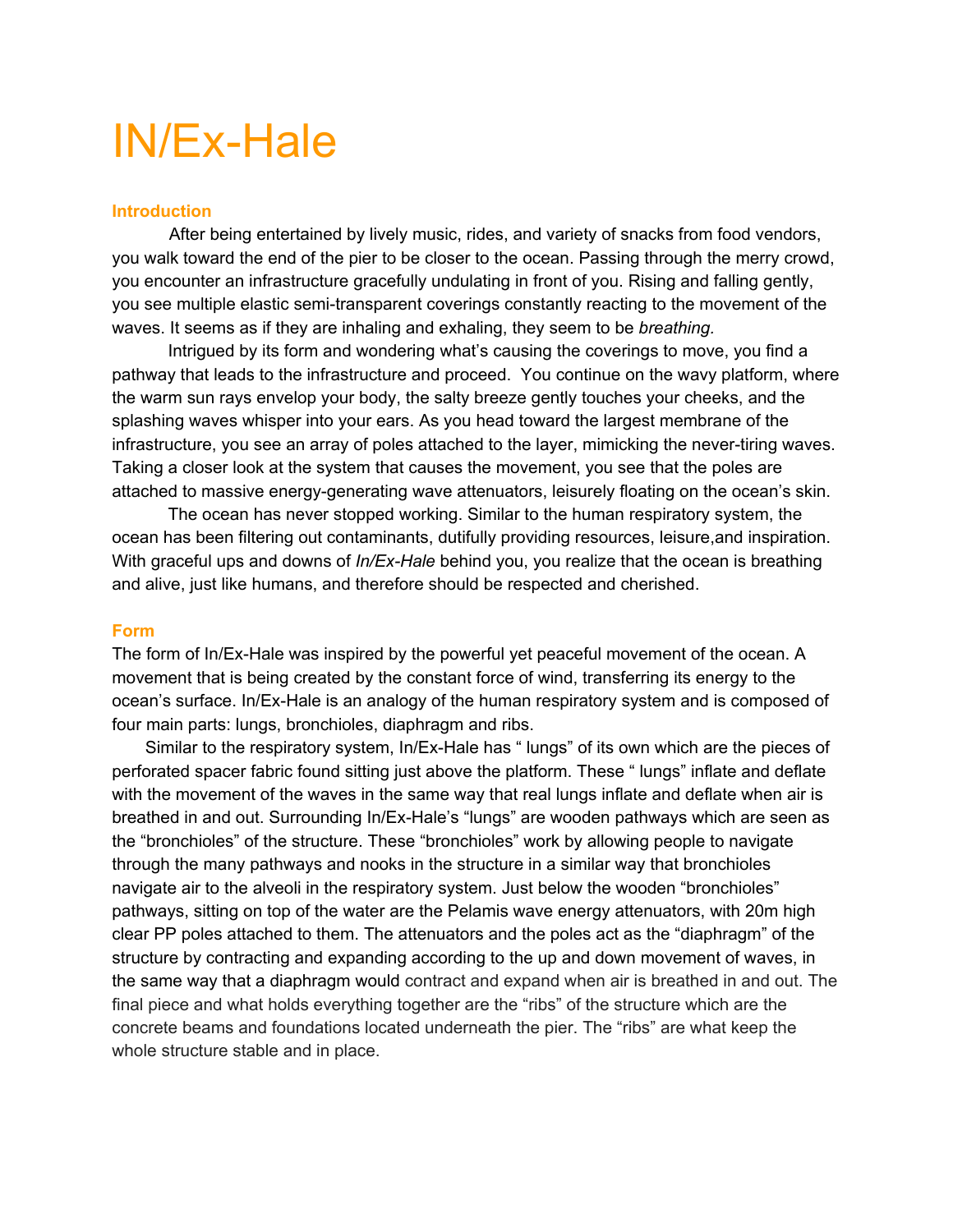#### **Technology**

In/Ex- Hale is powered by three main technologies; Pelamis wave energy attenuators, photovoltaic panels and Seabins. The first and most powerful source of energy in In/Ex- Hale are the Pelamis wave attenuators. These powerful hydraulic energy systems made up of carbon steel are what create the movement of the canopy through the movement of waves. The second most powerful energy generating technology that is incorporated into In/Ex-Hale are the clear, thin film photovoltaic panels, located in some of the circular perforations of the canopy. The solar photovoltaic panels are incorporated in the perforations on the platform as well. The third and final system located along the edges of the structure are the Seabins, which do not generate energy but rather filtrate and clean the ocean.

### **Multifunctionality**

Although In/Ex hale's main purpose is to generate renewable energy and clean the water, it has other multifunctional uses as well. One of the main functions for In/Ex-Hale is to provide habitat for marine species such as California sea lions and sea otters. The reason for choosing these two species was due to their habitats. Both species are known to interact well in human-like habitats such as marinas, boat docks, jetties, piers and buoys. The sea otters are a keystone specie as well, which means that without them there is no kelp and without kelp the ocean cannot clean itself from all the pollution and CO2. To accommodate these species, In/Ex-Hale provides additional platforms located right underneath the main pathway which animals can use as resting areas in the same way that they use boat docks and buoys. This way people visiting the site can see the animals through the clear photovoltaic windows, but would not be able to get close enough to touch them or interrupt their habitat.

Another function that In/Ex-Hale would provide is education. Many people have the misconception that renewable energy systems are just big, ugly machines that make a lot of noise, take up a lot of room and interrupt the aesthetic look of cities. The goal of In/Ex-Hale is to educate people about renewable energy systems that can help heal the planet, while providing aesthetic appeal to places such as Santa Monica. The whole site was designed for people to be able to see these renewable energy systems as an art form and learn about how natural forces such as wave power can produce large amounts of energy to power our cities.

 To further support the statement that renewable energy can be aesthetically appealing, one of the main functions of *In/Ex-Hale* will be to provide an interactive art piece for the city of Santa Monica. During the day, people will be able to walk through the many pathways that the site provides, view animals peacefully resting on the bottom platform or simply just relax while watching the graceful movements of the perforated canopy. As they day turns to night, the PP clear plastic poles attached to the attenuators will light up creating a light show that can be viewed from close up or far away. The lights would be motion activated LED lights that react to the movement of the ocean, so the higher the wave goes the higher the light goes making a spectacle out the movement of waves, reminding people that renewable energy can be both beautiful and functional.

#### **Environmental Impact**